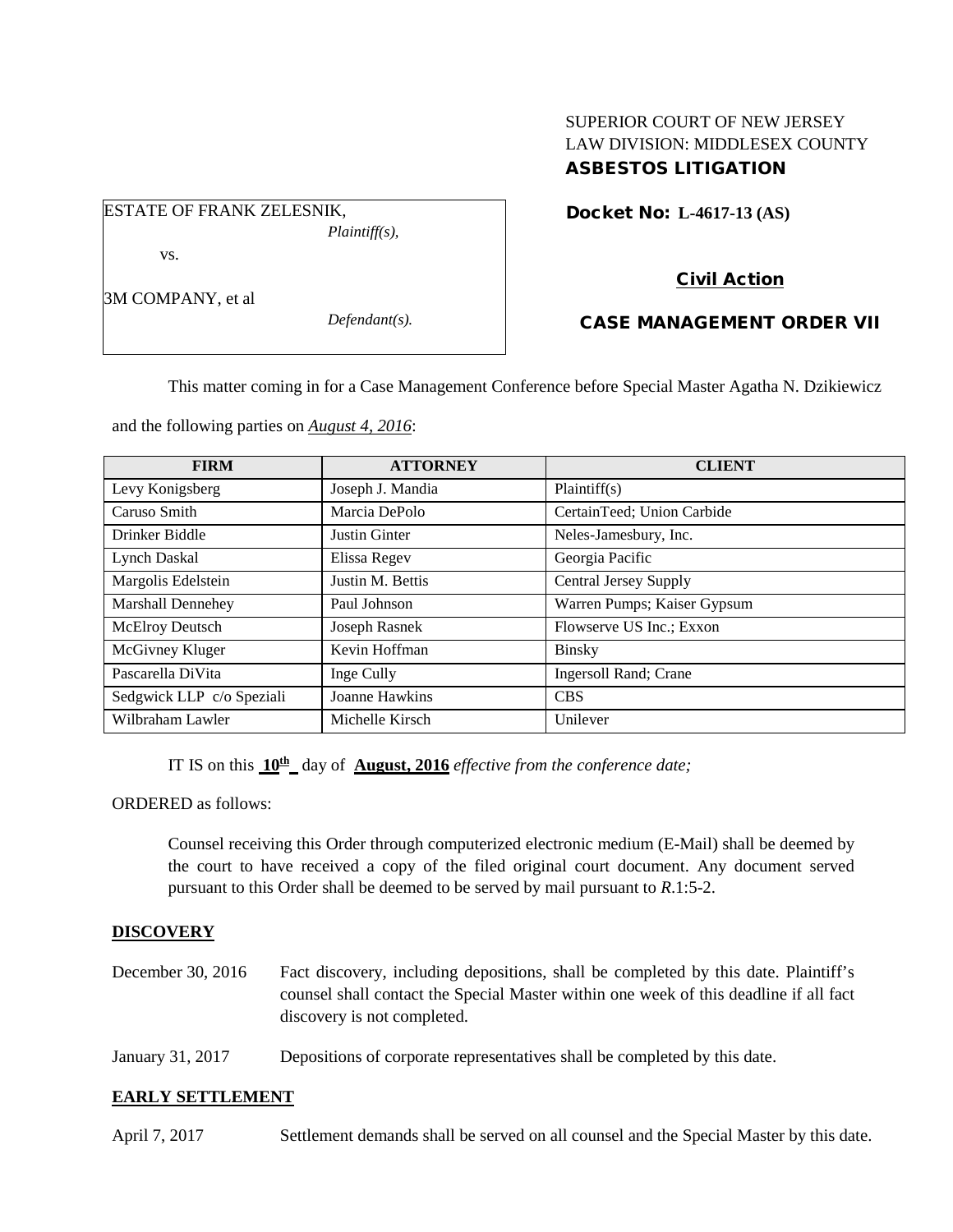### **SUMMARY JUDGMENT MOTION PRACTICE**

| February 17, 2017 | Plaintiff's counsel shall advise, in writing, of intent not to oppose motions by this date. |
|-------------------|---------------------------------------------------------------------------------------------|
| March 3, 2017     | Summary judgment motions shall be filed no later than this date.                            |
| March 31, 2017    | Last return date for summary judgment motions.                                              |

#### **MEDICAL DEFENSE**

| February 28, 2017 | Plaintiff shall serve medical expert reports by this date.                                                                            |
|-------------------|---------------------------------------------------------------------------------------------------------------------------------------|
| February 28, 2017 | Upon request by defense counsel, plaintiff is to arrange for the transfer of pathology<br>specimens and x-rays, if any, by this date. |
| April 28, 2017    | Defendants shall identify its medical experts and serve medical expert reports, if<br>any, by this date.                              |

### **LIABILITY EXPERT REPORTS**

- February 28, 2017 Plaintiff shall identify its liability experts and serve liability expert reports or a certified expert statement by this date or waive any opportunity to rely on liability expert testimony.
- April 28, 2017 Defendants shall identify its liability experts and serve liability expert reports, if any, by this date or waive any opportunity to rely on liability expert testimony.

#### **ECONOMIST EXPERT REPORTS**

- February 28, 2017 Plaintiff shall identify its expert economists and serve expert economist report(s), if any, by this date or waive any opportunity to rely on economic expert testimony.
- April 28, 2017 Defendants shall identify its expert economists and serve expert economist report(s), if any, by this date or waive any opportunity to rely on economic expert testimony.

#### **EXPERT DEPOSITIONS**

May 26, 2017 Expert depositions shall be completed by this date. To the extent that plaintiff and defendant generic experts have been deposed before, the parties seeking that deposition in this case must file an application before the Special Master and demonstrate the necessity for that deposition. To the extent possible, documents requested in a deposition notice directed to an expert shall be produced three days in advance of the expert deposition. The expert shall not be required to produce documents that are readily accessible in the public domain.

#### **PRE-TRIAL AND TRIAL**

January 31, 2017 The settlement conference previously scheduled on this date is **cancelled**.

\_\_\_\_\_\_\_\_\_\_\_\_\_\_\_\_\_\_\_\_\_\_\_\_\_\_\_\_\_\_\_\_\_\_\_\_\_\_\_\_\_\_\_\_\_\_\_\_\_\_\_\_\_\_\_\_\_\_\_\_\_\_\_\_\_\_\_\_\_\_\_\_\_\_\_\_\_\_\_\_\_\_\_\_\_\_\_\_\_\_\_\_\_\_\_\_\_\_\_\_\_\_\_\_\_\_\_\_\_\_